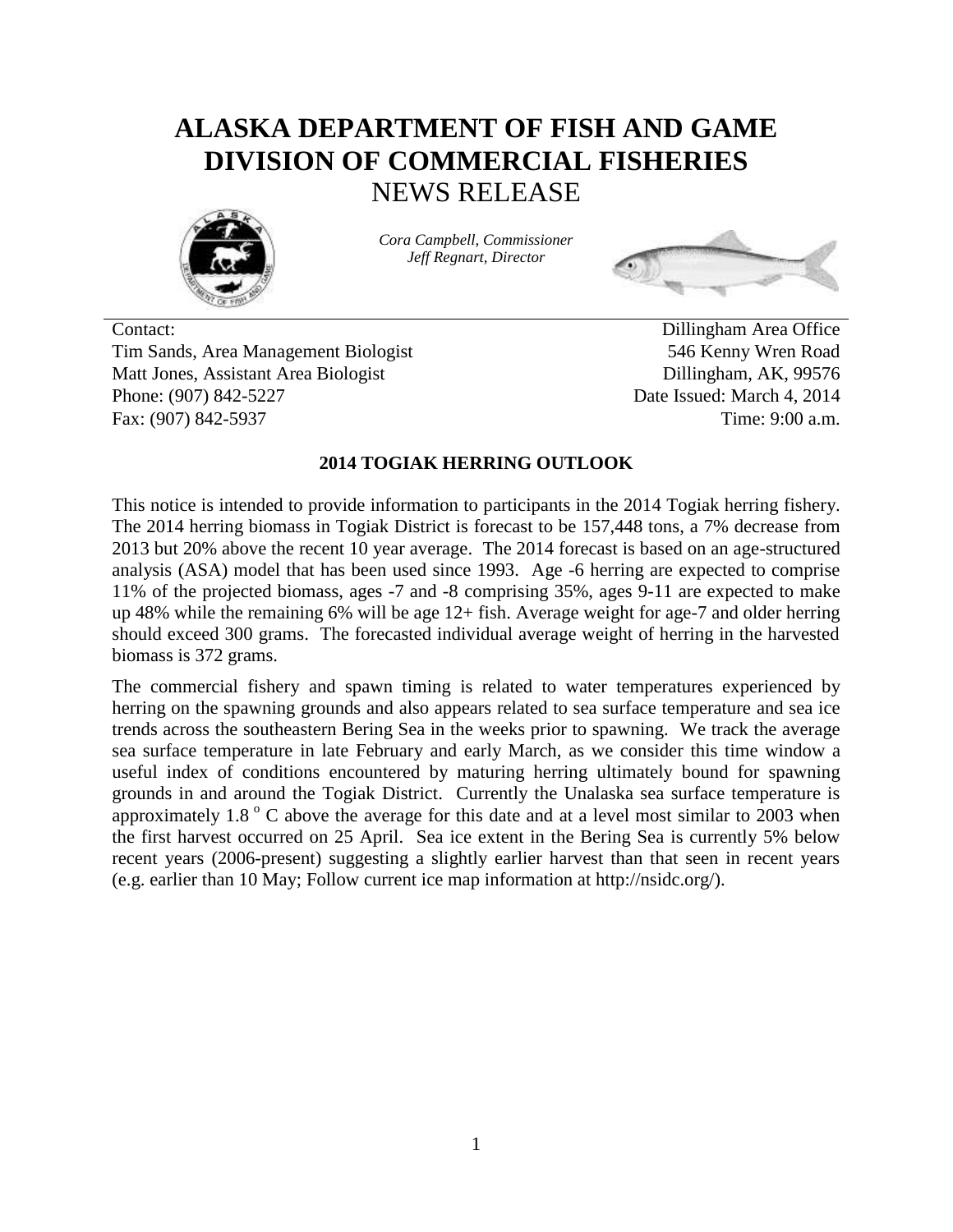The Bristol Bay Herring Management Plan (**5 AAC 27.865**) sets a maximum 20% exploitation rate for the Togiak District stock. Based on a forecasted run of 157,448 tons, up to 31,490 tons of herring will be available for harvest in 2014. Harvest allocation, in accordance with the management plan will be:

| <b>Fishery</b>             | <b>Harvest Allocation</b> |
|----------------------------|---------------------------|
| Spawn-on-Kelp              | 1,500 tons                |
| Dutch Harbor Food and Bait | 2,099 tons                |
| <b>Togiak Sac Roe</b>      | 27,890 tons               |
| Purse Seine (70%)          | 19,523 tons               |
| Gillnet $(30\%)$           | 8,367 tons                |

#### **SAC ROE FISHERY**

The management strategy for the Togiak herring fishery is designed to provide for maximum sustained yield while affording the greatest economic benefit to fishermen and processors.

In 2014, sac roe fisheries will again be managed to maximize product quality through long openings, allowing permit holders to make smaller sets and harvest the best fish available. Processors will also have more flexibility to control harvest volume so that holding time between harvest and processing is optimal. Available processing capacity is expected to be approximately 3,365 tons per day based on a preseason poll. This represents a significant increase from the 2013 daily capacity of 2,500 tons per day. The preseason poll also indicates there will be 7 processing companies participating in the Togiak sac roe herring fishery and fleet size is expected to be 38 gillnet and 29 purse seine vessels. For the last few seasons, the department has opened the herring fishery as soon as threshold biomass has been documented and anticipates using this strategy again in 2014 to maximize fishing time. The department believes this strategy allows individual companies to maximize their processing capacity and decide what quality is suitable for their individual market.

## **Purse Seine**

For at least the last decade, the seine fishery has operated as individual processor controlled fleets. Indications are that this will be the case again in 2014 and therefore, fishing time and area will be very liberal. This should allow purse seine vessels to locate high quality herring and fill their company's daily processing capacity. This approach should result in fresher, higher quality roe, thereby maximizing product quality and value.

The department will not be coordinating any test fishing efforts. As always, the department will work with companies that want to make test sets prior to the threshold biomass being documented.

## **Gillnet**

Management of the gillnet fishery will be similar to past years. Ample fishing time and area will be allowed in an effort to take the entire harvest guideline of 8,367 tons, while maintaining the specified 70/30 purse seine/gillnet ratio. Product quality will be a priority throughout the gillnet fishery.

In 2014, the department will primarily focus the gillnet fleet in the area east of Right Hand Point. The department will consider opening areas west of Right Hand Point to the gillnet fleet if